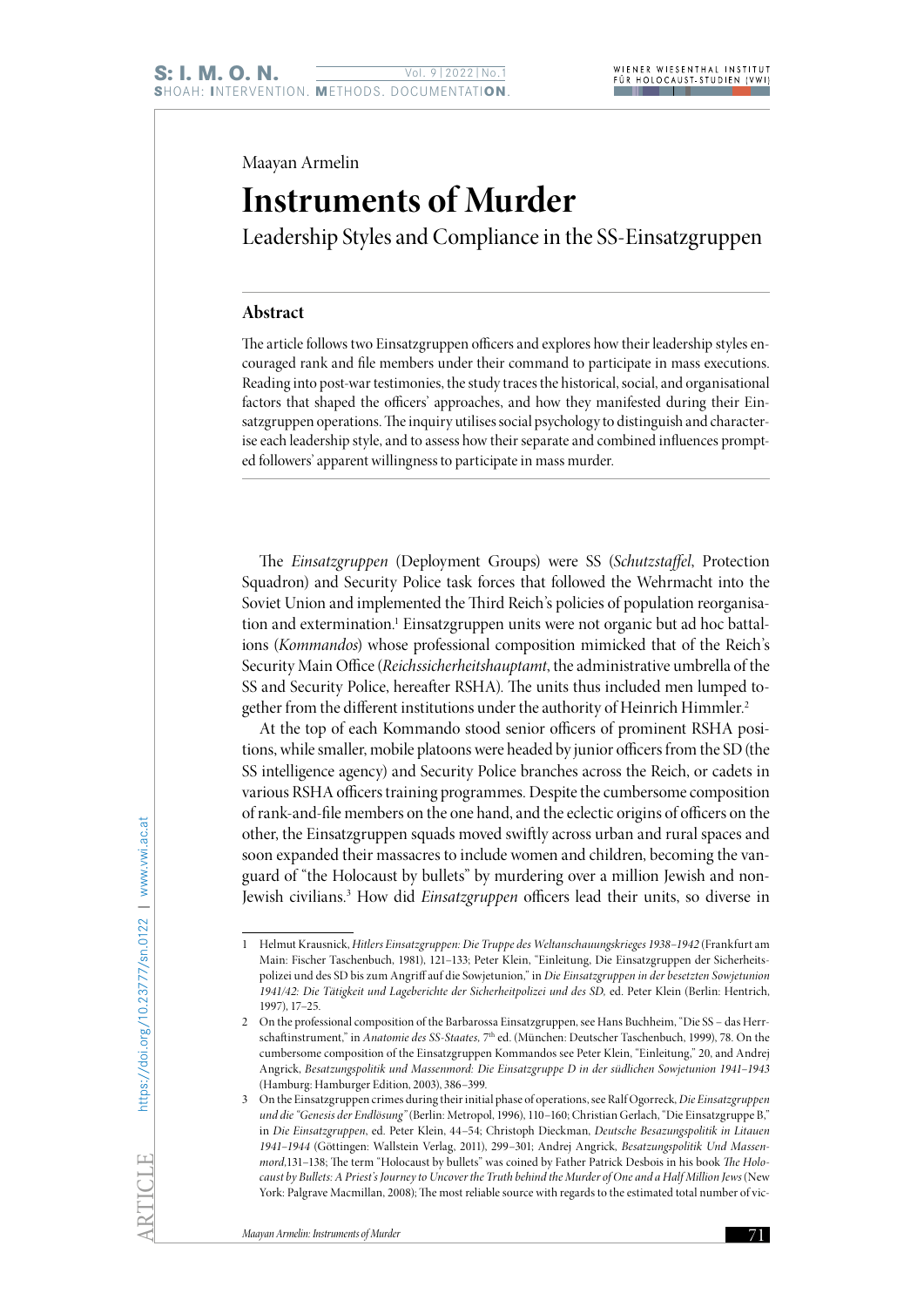terms of their men's social and professional composition, to murder so many victims over such a short time span?

This inquiry zeroes in on *Sonderkommando* (Special Unit) 7a, a sub-unit of Einsatzgruppe B, whose first leader and his deputy presented two distinct leadership approaches. Although the Einsatzgruppen included twenty-two battalions and hundreds of officers,<sup>4</sup> the plethora of post-war sources pertaining to Sonderkommando 7a contains an especially large number of testimonies discussing the two leaders and their effects on the rank-and-file members under their command. A microhistorical focus on two officers allows for a thorough inquiry and characterisation of the differences between them, and it provides a case study of how leadership styles in the Einsatzgruppen varied. Utilising social psychology, the analysis explains the different ways Einsatzgruppen officers encouraged their followers to comply with murderous orders.

Tracing the reasons for the escalation of Einsatzgruppen operations, studies on relevant post-war trials concluded that the Einsatzgruppen leaders received no direct orders to kill Jews indiscriminately but practiced various degrees of autonomy.<sup>5</sup> Less is known, however, on how Einsatzgruppen and Kommando leaders used this leeway to advance their operations.

Practices of leadership in the Third Reich are essential for understanding how Einsatzgruppen officers prompted mass murder. Leaders of military and paramilitary units have been found to play central roles in shaping followers' attitudes and behaviours, regulating levels of brutality in the field, and facilitating immoral deeds by advocating specific ethics, traditions, and working standards.<sup>6</sup> To reconstruct Einsatzgruppen officers' leadership styles, my analysis integrates historical and psychological works to uncover the political, social, and organisational factors that shaped them, how Einsatzgruppen leaders managed or failed to encourage followers to participate in mass shootings, and how the rank-and-files of the Einsatzgruppen perceived their superiors.

The study draws on existing literature on leadership in the context of Holocaust perpetration. Historian Ian Kershaw explained how the Nazi system utilised Hitler's charisma to enhance obedience by committing every German to "work towards the *Führer*".7 Others have shown how the leadership principal (*Führerprinzip*), which be-

tims of the Einsatzgruppen are their Operational Situational Reports (Ereignismeldungen), see for example Klaus-Michael Mallmann, Andrej Angrick, Jürgen Matthäus, and Martin Cüppers (Hrsg.), *Die "Ereignismeldungen UdSSR" 1941 Dokumente der Einsatzgruppen in der Soviet Union*, (Darmstadt: WBG Academics, 2011) and Yizhak Arad, Shmuel Krakowski, and Shmuel Spector, eds., *Einsatzgruppen Reports: Selections from the Dispatches of the Nazi Death Squads' Campaign Against the Jews July 1941–January 1943* (New York: Holocaust Library, 1989).

<sup>4</sup> Peter Klein, "Einleitung," 9–28; Krausnick, *Hitlers Einsatzgruppen,* 121–128.

<sup>5</sup> The literature on the Einsatzgruppen Nuremberg trials (Case 9) and consecutive legal procedures have largely discarded the argument of the head of Einsatzgruppe D, Otto Ohlendorf, of receiving a preliminary "*Führer*-" or "*Tötungsbefehl*", a direct order from Adolf Hitler to murder the entirety of Soviet Jewry. Other studies have assessed that the expansion of Einsatzgruppen operations was a bottom-up process which started with the units on the ground and was endorsed by the leadership. See Hilary Earl, *The Nuremberg SS-Einsatzgruppen Trial, 1945–1958* (Cambridge: Cambridge University Press, 2009), 54–56; Christopher Browning (with contributions by Jürgen Matthäus), *The Origins of the Final Solution: The Evolution of Nazi Jewish Policy, September 1939–March 1942* (Jerusalem and Lincoln: Yad Vashem and University of Nebraska Press, 2004), 253–277; Ogorreck, *Die "Genesis der Endlösung*,*"*47–51; Christopher Osmar, "Vanguard of Genocide: The Einsatzgruppen in the Soviet Union" (Master's Thesis: Ohio University, 2010), 15–16.

<sup>6</sup> Peter Northouse, *Leadership, Theory and Practice*, 6th ed. (Thousand Oaks: Sage Publications, 2013), 10; Bernd Horn and Robert E. Walker, *The Military Leadership Handbook* (Ottawa: Dundurn Press, 2008), 31–47.

<sup>7</sup> Ian Kershaw, *Hitler, the Germans and the Final Solution* (New York: Vail-Ballou Press, 2008), 29–48. On charismatic leadership as driven by a belief in the unique and exceptional qualities of a particular individual, see Max Weber, *The Theory of Social and Economic Organization* (New York: Oxford University Press, 1947). For a summary on charismatic leadership, see Northouse, *Leadership*, 187–189.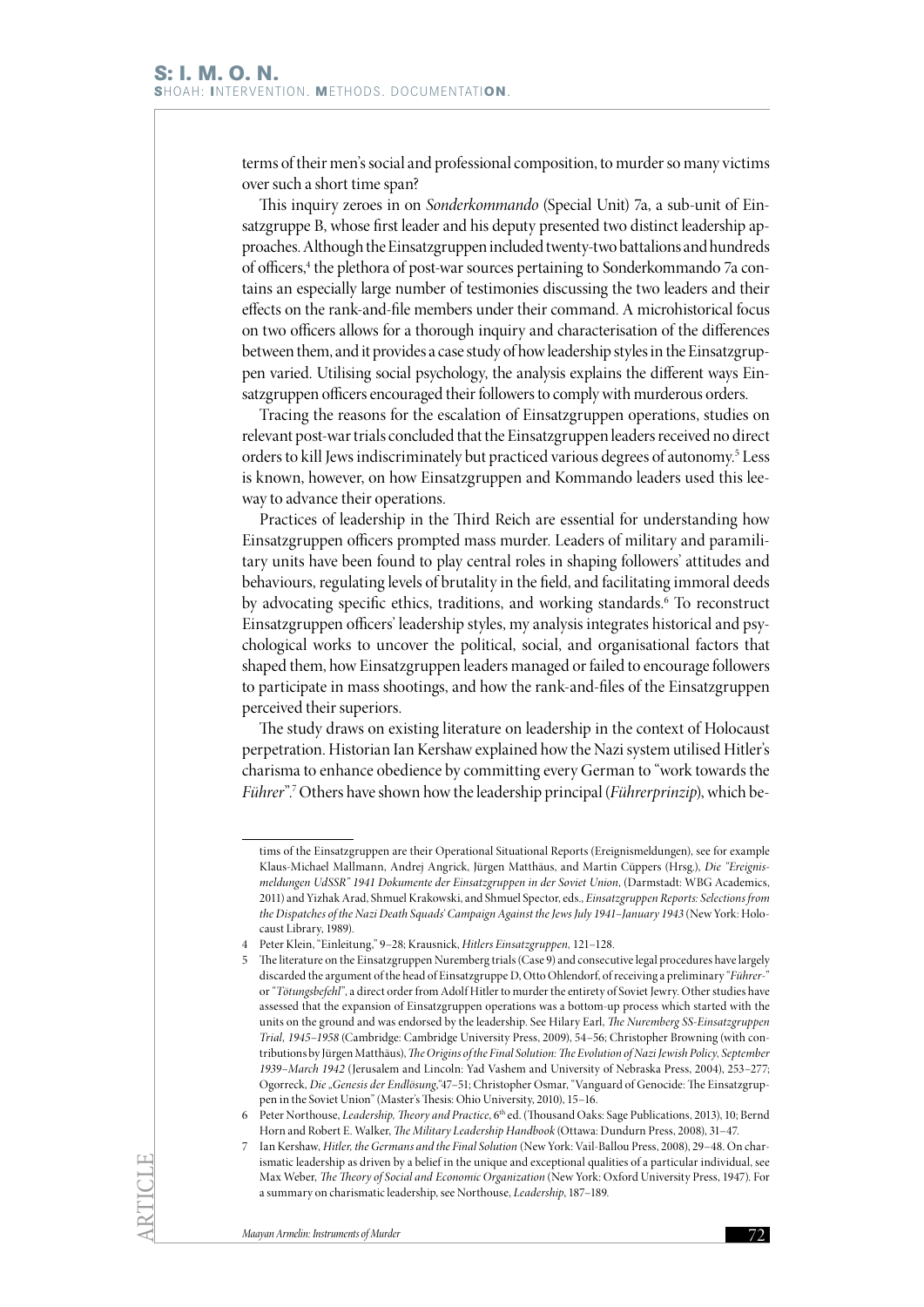stows absolute power onto leaders, became a leading convention in the Third Reich.<sup>8</sup> The biographies of prominent SS and RSHA leaders reveal that they centralised information, rarely compromised, and conspired against personal and political rivals. They promoted initiative by maintaining their followers' ambiguity and having them compete over status and power,<sup>9</sup> strategies which dominated the paramilitary organisations in which Einsatzgruppen members pursued their careers, and which cascaded to the lower ranks and manifested in the killing fields.<sup>10</sup>

Further works defined the SS and RSHA leaders as members of the "War Youth Generation" (*Kriegsjugendgeneration*). Though they were too young to fight the Great War, the social, political, and economic ruptures that ensued turned many of them away from bourgeois values and the "old-world" order, and into seeking national and personal redemption through fascism and violent action.<sup>11</sup>

The SS and RSHA ethics and mentality were the result of the War Youth Generation's sentiments and goals. The SS referred to politics as a struggle between the German "people's community" (*Volksgemeinschaft*) and its nemesis, Judeo-Bolshevism.12 It sanctified action and toughness, and demanded that members "protect" the Volk's social and biological "hygiene" at all costs.<sup>13</sup> According to Michael Wildt, the particular social and historical circumstances in which RSHA leaders lived and operated accounted for their uncompromising attitudes towards the running of state and society, authoritarian leadership styles, hierarchical command structures, and the organisation's rigorous implementation of exclusionary, and later murderous, policies.14

The historiography of Holocaust perpetrators' motivations has discussed how the impersonal aspects of "desk perpetration" prompted individuals to contribute to

<sup>8</sup> Ian Kershaw, *The "Hitler Myth": Image and Reality in the Third Reich* (Oxford: Oxford University Press, 2001), 11–20; Hans Mommsen, "From Cumulative Radicalisation and Progressive Self-Destruction as Structural Determinants of Nazi Dictatorship," in *Stalinism and Nazism: Dictatorships in Comparison,* eds. Ian Kershaw and Moshe Lewin (New York: Cambridge University Press, 1997), 75–87. See also Niels Weibe, "Das Führerprinzip und die Mobilisierung der Massen" (Seminar paper: Johannes-Gutenberg Universität Mainz, 2005), 10–13.

<sup>9</sup> These biographies include: Ian Kershaw, *Hitler: A Biography* (New York: W.W. Norton, 2010); Peter Longerich, *Heinrich Himmler: Biographie* (München: Siedler, 2008); Robert Gerwarth, *Hitler's Hangman: The Life of Heydrich* (New Haven: Yale University Press, 2011); Nils Weise, *Eicke: Eine SS-Karriere Zwischen Nervenklinik, KZ-System und Waffen-SS*, (Paderborn: Ferdinand Schöningh, 2013); Ulrich Herbert, *Best: Biographische Studien über Radikalismus, Weltanschauung, und Vernunft, 1903–1989* (Bonn: J.H.W. Dietz Nachfolger, 1996); Lutz Hachmeister, *Der Gegnerforscher: Die Karierre der SS-Führers Franz Alfred Six* (München: C.H. Beck, 1998); David Ceserani, *Becoming Eichmann: Rethinking the Life, Crimes, and Trial of a "Desk Murderer"* (Cambridge: Da Capo Press, 2006).

<sup>10</sup> Michael Wildt, *An Uncompromising Generation: The Nazi Leadership of the Reich Security Main Office*, trans. Tom Lampert (Madison: Wisconsin University Press, 2009), 279–302. See also Alex J. Kay, *The Making of an SS Killer: The Life of Colonel Alfred Filbert 1905–1990* (Cambridge: Cambridge University Press, 2016), 50–56, 62–70.

<sup>11</sup> Michael Wildt, *Generation of the Unbound:The Leadership Corps of the Reich's Security Main Office* (Jerusalem: Yad Vashem, 2002), 10–16, 23–29, 41–52, 72–80; Herbert, *Best,* 42–87; Jens Banach, *Heydrichs Elite: Das Führerkorps der Sicherheitspolizei und des SD 1936–1945* (Paderborn: Ferdinand Schöningh, 1998), 58–62, 278, 300–302; Christian Ingrao, *Believe and Destroy: Intellectuals in the SS War Machine*, trans. Andrew Brown (Cambridge: Polity Press, 2013), 3–49; Michael H. Kater, "Zur gegenseitigen Verhältnis von SA und SS in der Sozialgeschichte des Nationalsozialismus von 1925 bis 1939," *Vierteljahrsschrift für Sozial und Wirtschaftsgeschichte* 62, no. 3 (1975): 339–379.

<sup>12</sup> See for example Jeffrey Herf, *The Jewish Enemy: Nazi Propaganda during World War II and the Holocaust* (Cambridge: Harvard University Press, 2006), 1–12.

<sup>13</sup> Hans Buchheim, "Befehl und Gehorsam," 216–231; Robert Lewis Koehl, *The Black Corps: The Structure and Power Struggles of the Nazi SS* (Madison: University of Wisconsin Press, 1983), xx–xxiii, 48; Claudia Koonz, *The Nazi Conscience* (Cambridge: Harvard University Press, 2003), 222–223.

<sup>14</sup> Wildt, *Generation of the Unbound*, 10–16, 23–29, 41–52, 72–80; Wildt, *Uncompromising Generation*, 37–55, 203–210. See also Ingrao, *Believe and Destroy*, 81–90.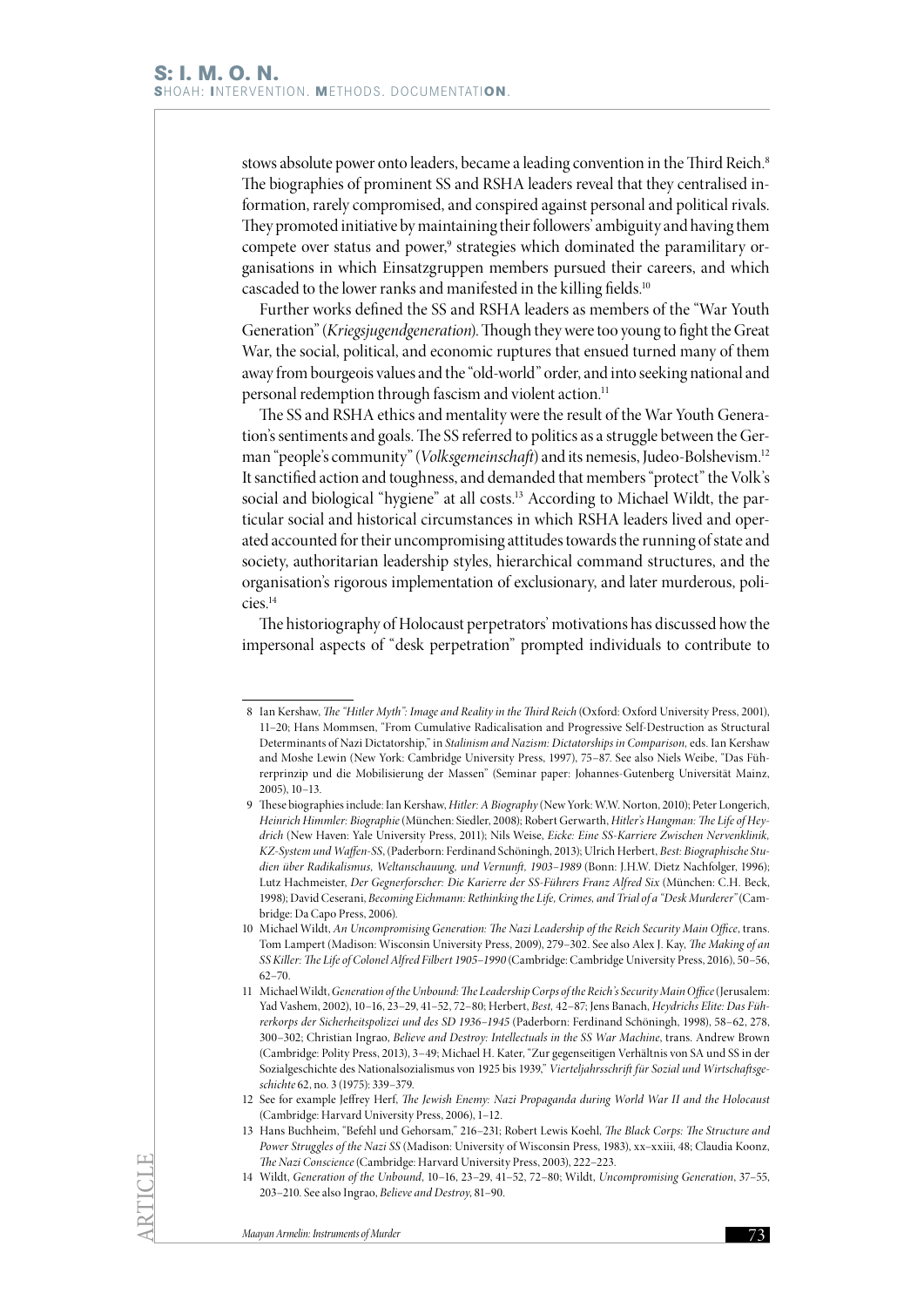Holocaust enterprises.15 Later, it centred around the debate between the intentionalist approach, which draws a line between Hitler's early writings and speeches and Nazi Germany's exterminatory practices, and the functionalist approach, which views the Holocaust as an evolving process that radicalised alongside Nazi expansion and war.<sup>16</sup> Christopher Browning's study on Reserve Police Battalion 101, which takes the perpetrators' perspective to analyse the progression of mass executions,<sup>17</sup> was a herald in turning the focus towards the "everyday history" (*Alltagsgeschichte)* and motivations of middle and lower rank perpetrators. Further studies which focused on units of face-to-face Holocaust perpetrators and their leaders, concluded their members were usually not coerced to murder but did so thanks to Nazi glorification of militarism and action, indoctrination, and the individual's desire to belong by proving loyal to their comrades and nation.<sup>18</sup>

These studies provide valuable insights into the mindsets of Nazi leaders and on how face-to-face officers inspired followers in the field. Looking at two specific Einsatzgruppen officers, the current study utilises social psychology to uncover how crucial patterns of leadership encouraged escalation and violence among these vanguard face-to-face Holocaust perpetrators.

Over the first weeks of the Barbarossa campaign, Sonderkommando 7a massacred close to a thousand Jewish men and communist functionaries across the border between Lithuania and Belarus.<sup>19</sup> The unit's first leader was Dr. Walter Blume. After earning a doctorate in law, in 1933 Blume joined the Gestapo and the Nazi Party, and a year later he entered the SS and SD. By 1941, he headed a section of the RSHA personnel bureau and was appointed by his superiors to lead Sonderkommando 7a.<sup>20</sup> Blume's deputy, Richard Foltis, was a cadet in the RSHA executive service (*Leitenden Dienst*) training program. After completing a course in the leader-

<sup>15</sup> Hannah Arendt, *Eichmann in Jerusalem: A Report on the Banality of Evil* (New York: Viking Press, 1963); Zygmunt Bauman, *Modernity and the Holocaust* (Ithaca: Cornell University Press, 1989).

<sup>16</sup> On the intentionalist approach, see Saul Friedländer, *Nazi Germany and the Jews*, vol. 2, *The Years of Extermination: 1939–1945* (New York: Harper Perennial, 2008); Richard Breitman, *The Architect of Genocide: Himmler and the Final Solution* (New York: Knopf, 1991); and Eberhard Jäckel and Jürgen Rohwer, eds., *Der Mord an den Juden im Zweiten Weltkrieg* (Stuttgart: Deutsche Verlags-Anstalt, 1985). On the functionalist approach, see Martin Broszat, *The Hitler State: The Foundation and Development of the Internal Structure of the Third Reich* (London: Longman, 1981); Karl Schleunes, *The Twisted Road to Auschwitz: Nazi Policy towards German Jews 1933–1939* (Urbana: University of Illinois, 1990); and Hans Mommsen, "Hitler's Reichstag Speech of 30 January 1939," *History and Memory* 9, no. 1 (1997): 147–161. Ian Kershaw presents a moderate structuralist approach in, for example, *Hitler: 1936–1945 Nemesis* (New York: W.W. Norton, 2001), xlvi.

<sup>17</sup> Christopher Browning, *Ordinary Men: Reserve Police Battalion 101 and the Final Solution in Poland*, 2<sup>nd</sup> ed. (London: Penguin Books, 1998).

<sup>18</sup> Thomas Kühne, *Belonging and Genocide: Hitler's Community, 1918–1945* (New Haven: Yale University Press, 2010), 55–94; Michaela Christ, *Die Dynamic des Tötens, Die Ermordung der Juden in Berditschew* (Frankfurt am Main: Fischer Taschenbuch Verlag, 2011), 47–200; Andrej Angrick, *Besatzungspolitik und Massenmord,*  386–451; Edward B. Westermann, *Hitler's Police Battalions: Enforcing Racial War in the East* (Lawrence: University of Kansas Press, 2005), 5–12, 70–78, 89–93; Martin Cüppers, *Wegbereiter der Shoa: Der Kommandostab Reichsführer SS und die Judenvernichtung 1939–1945* (Darmstadt: Wissenschaftliche Buchgesellschaft, 2011), 98–124.

<sup>19</sup> Ogorreck, *Genesis der Endlösung,* 110, 113–114; Krausnick, *Hitlers Einsatzgruppen,* 156; "Ereignismeldungen UdSSR" [hereafter EM], 23 June 1941–30 March 1942, Bundesarchiv Ludwigsburg [hereafter BArch] B162/433-446, no. 13, 5 July 1941; EM no. 17, 7 July 1941; Interrogation Calus Hueser, 15 December 1977, BArch B162/7580, fol. 168; Interrogation Karl Radl, 2 September 1977, BArch B162/7580, fol. 157a; "Anklageschrift Meyer, Heuser, Stanke," 2 November 1965, BArch B162/3615, fol. 5296, 5300, 5302; "Walter Blume, direktes Verhör," 31 October 1947, Institut für Zeitgeschichte [hereafter IFZ] M895/3/0796, fol. 1828.

<sup>20</sup> "Rasse und Siedlung Fragebogen, Foltis Richard," "Lebenslauf," Bundesarchiv Berlin Lichterfelde [hereafter BArch], R 9361-III-45751, fol.1; "Vernehmung Walter Blume," Nuremberg item NO-1502, 29 June 1947, IFZ, 7487/87, ZS-2389, fol. 1–3; Wildt, *Uncompromising Generation,* 104–107; Mark Mazower, *Inside Hitler's Greece: The Experience of Occupation, 1941–44* (New Haven: Yale University Press, 1993), 222, 224–225, 231–232. On the recruitment system of Einsatzgruppen officers by Heinrich Himmler and Reinhard Heydrich, see Wildt, *Uncompromising Generation*, 272–273.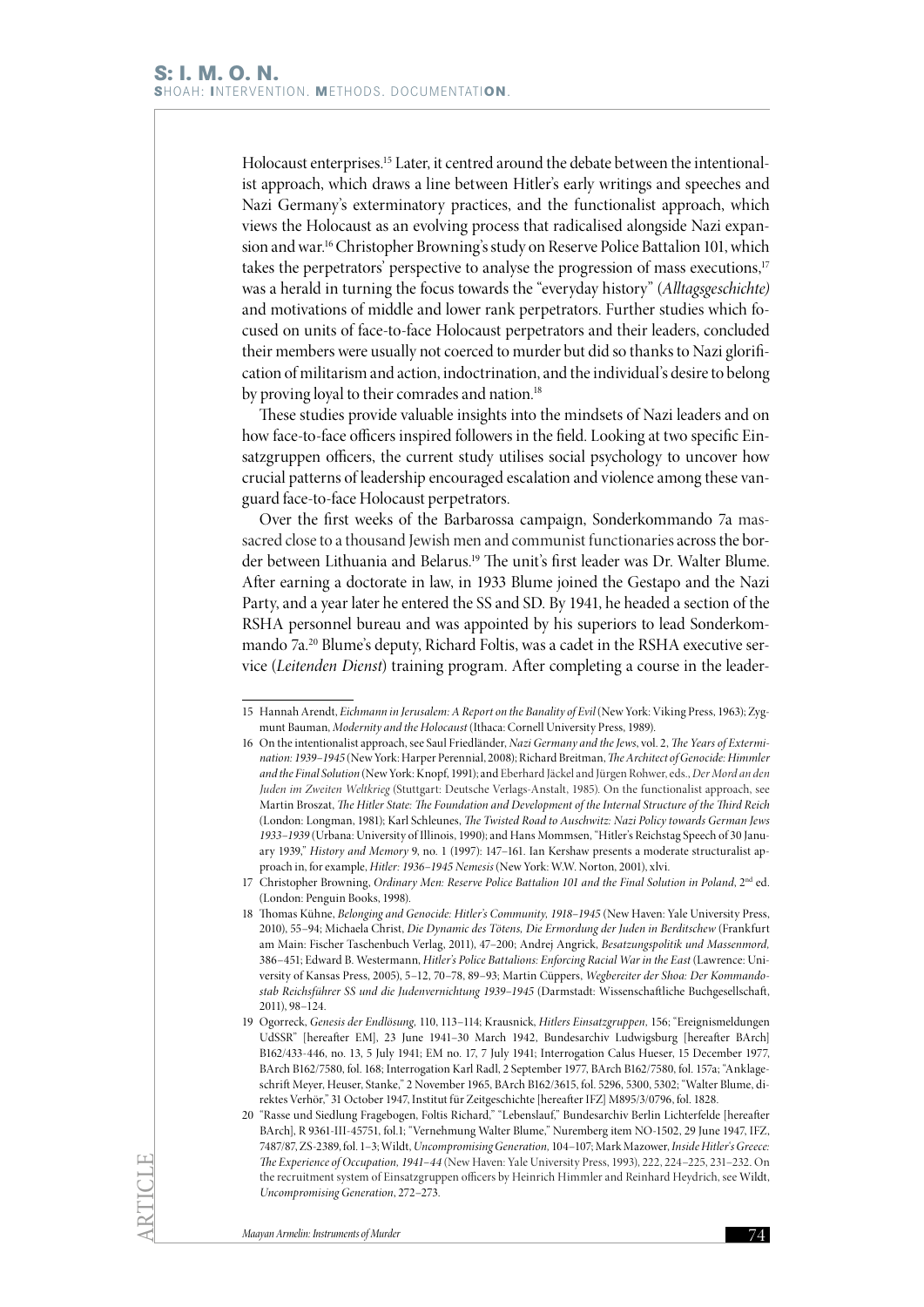ship school (*Führerschule*) in Berlin-Charlottenburg, in May 1941 Foltis was assigned, like thirty to thirty-five members of his cohort, as a junior officer in the Einsatzgruppen.21 Though Blume was the senior officer, he was thirty-five years old at the outbreak of Barbarossa and only seven years older than Foltis. As both were members of the War Youth Generation, the differences between them, which already emerged during the unit's initial phase of operation, were the product of personal tendencies rather than generational gaps.

According to post-war testimonies of his former followers, Blume organised mass shootings and taught these underlings how to shoot victims. However, he himself mostly shied away from the executions, and when he was present, he placed himself in the back, expressed discomfort, and even vomited at the sight of corpses and blood. All the while, it was Foltis, not Blume, who relayed the orders, enthusiastically led and expanded the executions, and shot victims himself.<sup>22</sup> A previous study on Wehrmacht officers argues that a perpetrator's distance or proximity to the actual killing process at the pit provided important clues about their attitudes towards the atrocities, their presumed degree of participation, and the way they processed their emotions during and after the events.<sup>23</sup> And, indeed, Blume soon asked to rotate back to Berlin and left the unit after only eight weeks, while Foltis stayed and worked under the unit's successive leader.<sup>24</sup>

According to testimonies, the two officers also differed in how they related to their followers. Blume was a "humane" and "comradely" leader who cared about the men's personal lives and accommodated their wishes.<sup>25</sup> Though he refrained from executions, Blume kept the unit under strict order and frowned upon alcohol abuse, even publicly dismissing his administration officer for showing up to work utterly drunk of alcohol.26 Blume's stance against alcohol was antithetical to the usual binge drinking that characterised the operations of face-to-face Holocaust perpetrators, as large quantities of alcohol were distributed in Himmler's system to trigger more violent behaviour during executions, reward shooters for doing the "dirty work," and relieve them of the impressions of their crimes.<sup>27</sup> Blume's disinclination suggests he preferred the men to be sober and aware of their actions over brutality and disorder, and

<sup>21</sup> On the RSHA officers training programmes, see Hans-Cristian Harten, "Die Weltanschauliche Schulung der Sicherheitspolizei und Sicherheitsdienstes," in *Die Weltanschaulische Schulung der Polizei im Nationalsozialismus* (Paderborn: Ferdinand Schöningh, 2018), 41–75; Franz Albert Heinen, *Ordensburg Vogelsand: Die Geschichte der NS-Kaderschmeide in der Eifel* (Berlin: Ch. Links, 2014), 6–8, 92–107; Ingrao, *Believe and Destroy*, 98–101. On the training and assigning to the Einsatzgruppen of junior officers, see the testimony of Rudolf Hotzel, leader of the RSHA referent Ib (*Erziehung und Ausbildung*) under the personnel department (Amt I), in Interrogation Rudolf Hotzel, 24 January 1964, BArch B162/1153, fol.1920–1928.

<sup>22</sup> Interrogation Eduard Sauer, 2 May 1962, BArch B162/3598, fol. 1422; Interrogation Maximilian Kölz, 22 February 1962, BArch B162/3575, fol.1264.

<sup>23</sup> Waitman Wade Beorn, with Anne Kelly Knowles, "Killing on the Ground and in the Mind: The Spatialities of Genocide in the East," in *Geographies of the Holocaust*, eds. Anne Kelly Knowles, Tim Cole, and Albert Giordano (Bloomington and Indianapolis: Indiana University Press, 2014), 89–120.

<sup>24</sup> Interrogation Karl Sonntag, 24 January 1962, BArch B162/3575, fol. 1022; Interrogation Werner Stoll, 4 January 1962, BArch B162/3576, fol. 1139; Ingrao, *Believe and Destroy*, 217–219, 226; Ogorreck, *Genesis der Endlösung*, 110, 116; Krausnick, *Hitlers Einsatzgruppen,* 156.

<sup>25</sup> Interrogation Werner Stoll, 4 January 1962, BArch B162/3576, fol. 1138, 1139; Interrogation Maximilian Kölz, 26 January 1960, BArch B162/3575, fol. 1060; Interrogation Erich Haubach, 10 April 1962, BArch B162/3576, fol. 1384; Interrogation Heinrich Eichenseher, 21 December 1961, BArch B162/3575, fol. 974; Interrogation Werner Stoll, 4 January 1962, BArch B162/3576, fol. 1139; Interrogation Walter Pape, 30 May 1961, BArch B162/3573, fol. 421.

<sup>26</sup> Interrogation Heinz Krückemeyer, 28 February 1961, BArch, B162/3574, fol. 432–433; Interrogation Heinz Krückemeyer, 10 October 1961, BArch B162/3574, fol. 657–662.

<sup>27</sup> Eduard B. Westermann, *Drunk on Genocide: Alcohol and Mass Murder in nazi Germany* (Ithaca: Cornell University Press, 2021); Idem, "Stone-Cold Killers or Drunk with Murder? Alcohol and Atrocity during the Holocaust," *Holocaust and Genocide Studies* 30 no.1 (Spring 2016): 1–19.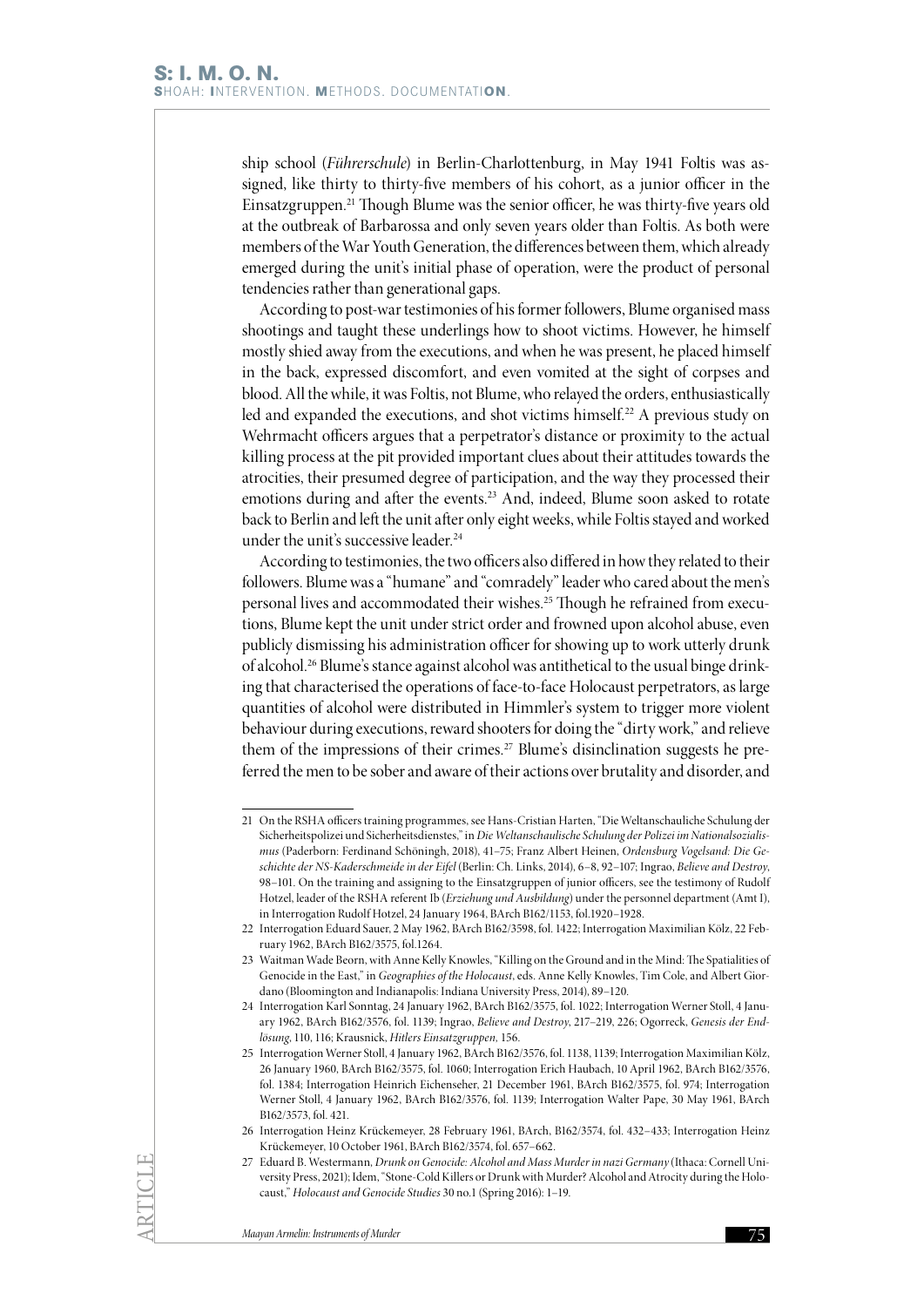he generated cohesion via empathy and comradely conduct. In contrast, unit members described Foltis as "arrogant," "blood thirsty," and a "150% Nazi". They testified that he forced men to participate in executions and labelled those who hesitated as "weaklings".28

Surprisingly, despite the discrepancy between them, the two officers still produced increasingly high numbers of victims.<sup>29</sup> Let us take a closer look at how the two leaders and their approaches interacted to encourage followers' compliance. Psychological theories explain how the interaction between leaders and followers inspire groups' efficiency. Management studies place leaders' behaviours on two attitudinal dimensions, concern for production (or a "task-oriented" leadership style) and concern for people (a "relationship" or "people-oriented" style).<sup>30</sup> "Transactional leadership" occurs when leaders incentivise followers via a system of rewards and punishments, and this has been found to be most effective when integrated with "transformational leadership", which includes intellectual stimulation, individual consideration, and communicating ideas that empower followers and increase their self-esteem.<sup>31</sup>

Along these lines, Blume's high consideration for his men but low engagement in executions characterise him as a "people-oriented" leader. Blume also practiced transformational leadership: in banning alcohol abuse, he advocated specific ideals, and by hearing and caring for his men, he showed personal consideration, which inspired their trust and empowered them. In his study on Reserve Police Battalion 101, Christopher Browning discussed the attentive approach of its leader, Major Trapp. When ordered to murder the Jewish population of the Polish town of Jósefów, Trapp offered his men to refrain from shooting and did not sanction those who stepped back. Still, most battalion members chose to shoot, or participated in other ways, in the murder of hundreds of Jews.<sup>32</sup> Browning explains the policemen's motivations using psychological theories of conformity to authority, habituation, and peer pressure.33 However, both Trapp and Blume practiced "people-oriented" leadership styles, but produced high levels of brutality, and that suggests that both played a central role in encouraging their followers' participation in massacres.

<sup>28</sup> Interrogation Max Kölz, 26 January 1962, BArch B162/3575, fol. 1061–1062; Interrogation Max Kölz, 22 February 1962, BArch B162/3575, fol. 1262–1264; Interrogation Heinrich Eichenseher, 17 January 1962, BArch B162/3575, fol. 1006; Interrogation Willi Rickert, 29 November 1962, BArch B162/6300, fol. 2059–2065; Interrogation Eduard Sauer, 2 May 1962, BArch B162/3598, fol. 1422; Interrogation Max Kölz, 26 January 1962, BArch B162/3575, fol. 1061–1062; Interrogation Emil Willbrand, 4 August 1961, BArch B162/3575, fol. 701; Interrogation Leo Amend, 13 December 1961, BArch B162/3575, fol. 924.

<sup>29</sup> Longerich, *Politik der Vernichtung: Eine Gesamtdarstellung der nationalsozialistischen Judenverfolgung* (München: Piper, 1998), 334; Gerlach, "Die Einsatzgruppe B," 58–59; EM no. 13, 5 July 1941; EM no. 17, 7 July 1941; EM no. 73, 20 August 1941.

<sup>30</sup> Robert Blake and Jane Mouton, *The Managerial Grid: The Key to Leadership Excellence* (Houston: Gulf Publishing Co., 1964), 17–35. For a comprehensive summary of theories concerning "people"- versus "task-oriented" leadership styles, see Northouse, *Leadership*, 75–82.

<sup>31</sup> Kimberly Breevaart et al., "Uncovering the Underlying Relationship between Transformational Leaders and Followers' Task Performance," *Journal of Personnel Psychology* 13, no. 4 (2014): 194–203; Barbara B. Brown, "Employees' Organizational Commitment and their Perception of Supervisors' Relations-Oriented and Task-Oriented Leadership Behaviors" (PhD Dissertation: Virginia Polytechnic Institute and State University, 2003); Kurt Lewin and Ronald Lippitt, "An Experimental Approach to the Study of Autocracy and Democracy: A Preliminary Note," *Journal of Social Psychology* 10 (1938): 271–301; Timothy A. Judge and Ronald F. Picollo, "Transformational and Transactional Leadership: A Meta-Analytic Test of Their Relative Validity", *Journal of Applied Psychology* 89, no. 5 (2004) 755–768; Ronit Kark, Boas Shamir, and Gilad Chen, "Two Faces of Transformational Leadership: Empowerment and Dependency," J*ournal of Applied Psychology* 88, no. 2 (2003): 246–255.

<sup>32</sup> Browning, *Ordinary Men*, 55–63, 65–68.

<sup>33</sup> Ibid., 71–77, 159–190.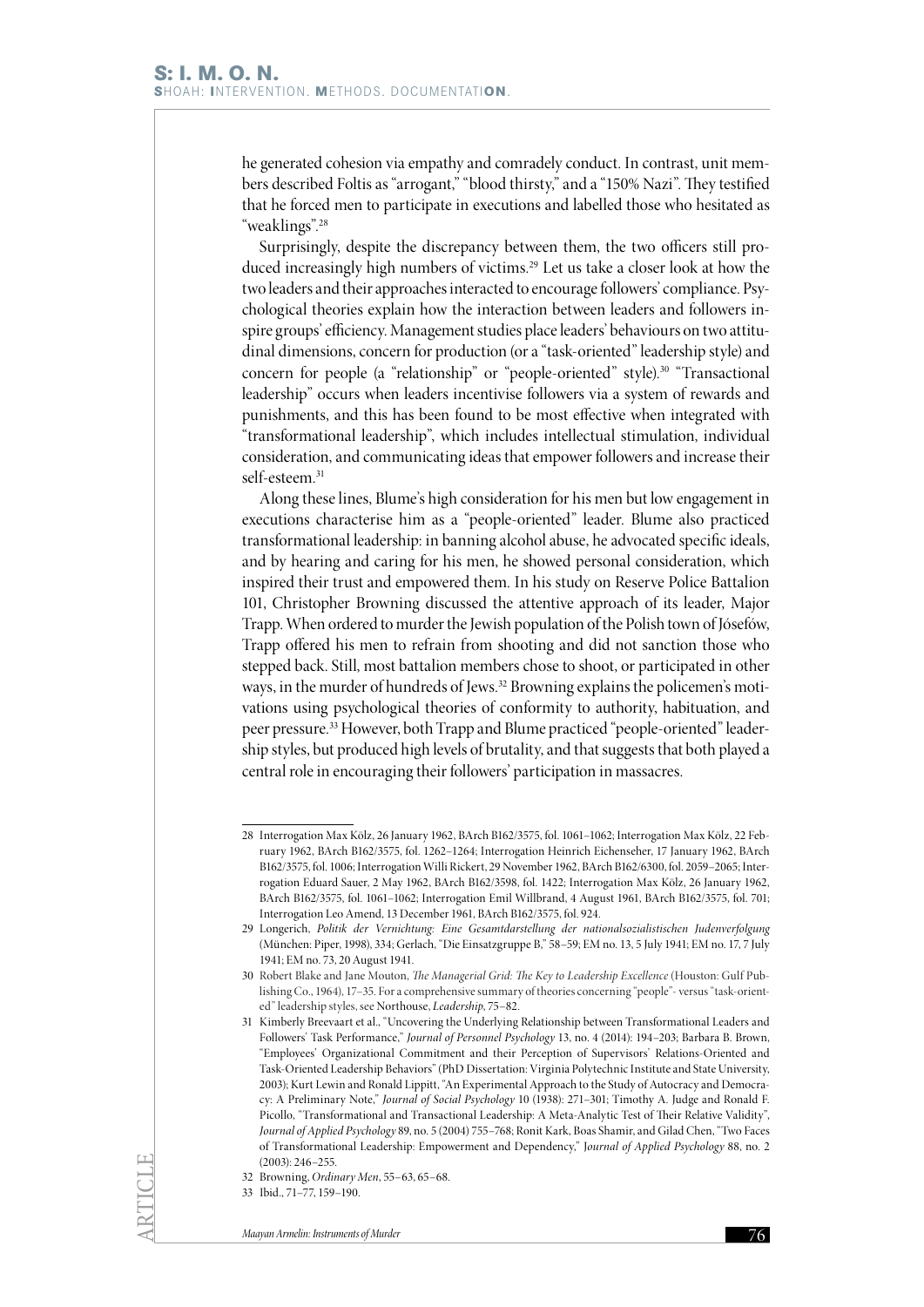Analysing Foltis, his focus on pace and "production", while patronising and insulting rank-and-file members, places him on the "task-oriented" end of the grid. Calling the men "weaklings", Foltis practiced a particular type of transactional leadership which used their status and belonging to the group to reward or punish them. He defined those who shot as strong enough to stomach the psychological and visual horrors of the shootings and thus worthy of being accepted. Making refusal or hesitation a cause for members' social – and at times, physical – expulsion, Foltis provided the members with powerful incentives to contribute rather than stay back.<sup>34</sup> Foltis's aggressive yet effective style resembles that of prominent Nazi and SS leaders, of which Himmler, head of the SS and RSHA, is a good example. Himmler had clear ideological and political visions, rarely compromised, and leveraged the weaknesses of his political rivals for his own benefit. He provided his patronage to and promoted those who proved themselves while banishing those who did not. These tactics helped Himmler to establish a circle of loyalists who advanced his agendas and radicalised his policies.<sup>35</sup> The similarity between Foltis' and Himmler's tendencies to reward their followers for taking initiative indicates that this was a dominant leadership strategy in the SS and RSHA systems, which guided the highest and lowest of ranks.

Unfortunately, the scope of this study does not allow us to trace the specific motivations that stood at the basis of the two officers' approaches. Nor does it allow us to map the myriad of motivations which prompted rank-and-file members to shoot but which were unrelated to their officers. Also, we cannot know for sure if either Blume or Foltis pushed more followers to kill, or to do so more fervidly. The most accurate, and in most cases, only measure of members' compliance are the Einsatzgruppen operational situational reports (*Ereignismeldungen*) in which the units themselves counted victim figures and reported them to Berlin.<sup>36</sup> Notably, the report dated 20 August 1941 indicates that Sonderkommando 7a had by then murdered the highest number of civilians compared to the other units under Einsatzgruppe B.37 This suggests that the combination between Blume's comradely style and Foltis's aggressive approach increased their followers' apparent willingness to mass shoot victims.

Blume, who cared for the men's physical and mental well-being, inspired their identification with himself and with the unit, which spiked their motivations to contribute to its goals and operations. Foltis's aggressive style complemented Blume's by pushing the men to greater brutality and cultivating a shame culture that prompted compliance by threatening to expose, disgrace, and exclude members who were "too

<sup>34</sup> Studies about conformity to group norms aid in explaining Foltis' strategy and its effects on his followers' apparent willingness to participate in crimes to ensure their social and physical belonging. See the classical experiment of Solomon Asch, "Studies of Independence and Conformity: A Minority of One against a Unanimous Majority", *Psychological Monographs: General and Applied* 70, no. 9 (1956): 1–70; Emanuel Castano, Bernard Leidner, and Patrycja Slawuta, "Social Identification, Group Dynamics, and the Behavior of Combatants," *International Review of the Red Cross,* 90 (2008): 1–14; and Susanne Täber and Kai Sassenberg, "How Self-Construal Affects the Alignment of Cognition and Behavior with Group Goals in Novel Groups," *Social Psychology* 43, no. 3 (2012): 138–147. Sociologist Stefan Kühl asserted that members of dictatorial organisations, especially newcomers, tend to fall into an "indifference zone", in which they forsake previously held morals and adopt new ones to please their superiors and peers. Stefan Kühl, *Ganz Normale Organizionen: Zur Soziologie des Holocaust*, (Berlin: Suhrkamp Verlag, 2014), 91–93, 98–111, 118, 123, 126–128.

<sup>35</sup> Mark Rosemann, "The Lives of Others – amid the Death of Others: Biographical Approaches to Nazi Perpetrators," *Journal of Genocide Research* 15, no. 4 (2013): 443–461; Longerich, *Himmler,* 265–270, 309–311; Weise, *Eicke,* 106–108, 319–343; Shlomo Aronson, *Reinhard Heydrich und die Frühgeschichte von Gestapo und SD* (Stuttgart: Deutsche Verlag-Anstalt, 1971), 134–137.

<sup>36</sup> For more information on the Einsatzgruppen operational situation reports see footnote 3.

<sup>37</sup> EM no. 73. August 20, 1941.